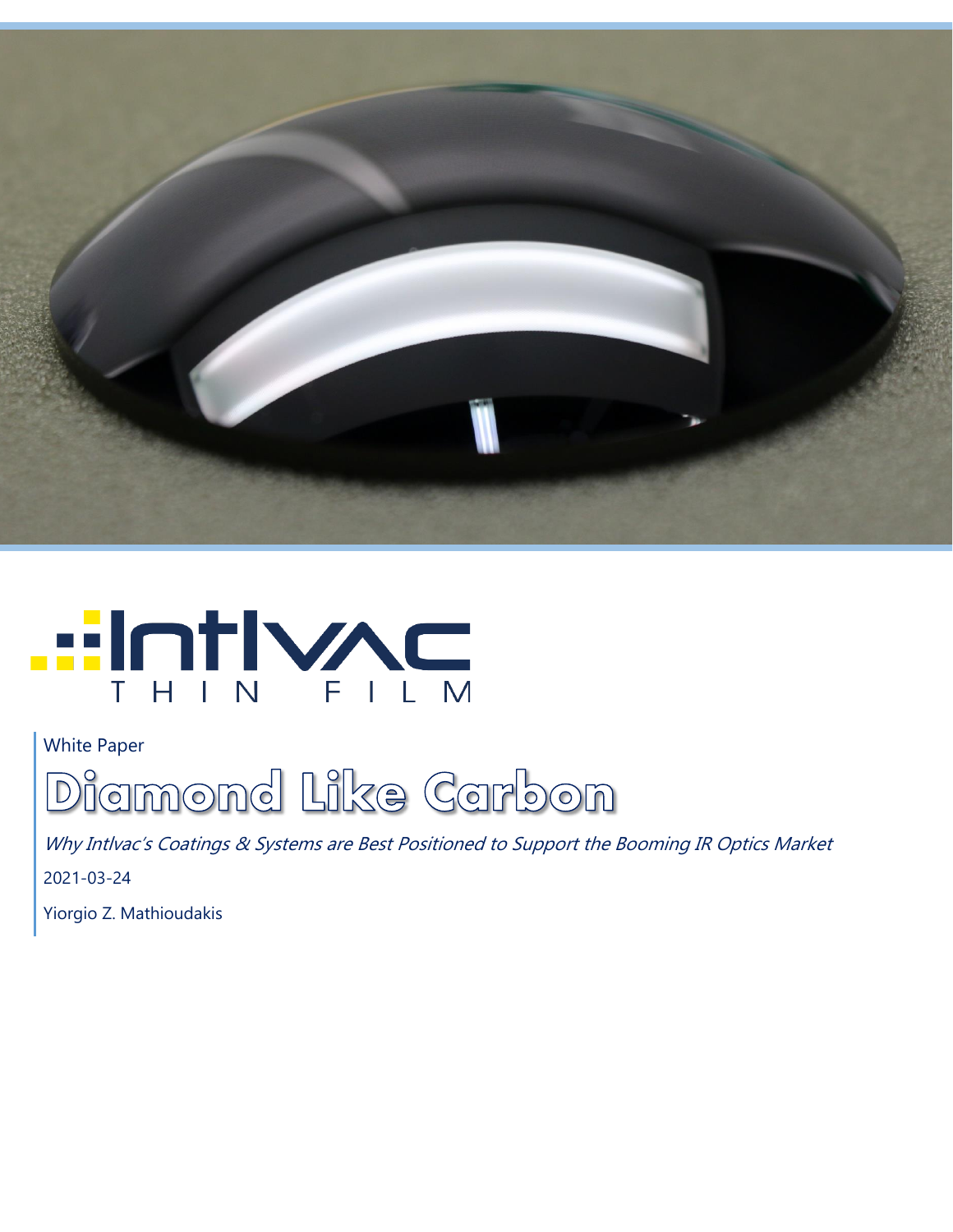

Figure 1: Cost evolution of single pixel sensors.

Figure 2: Infrared Forehead Thermometer. **ULINE** 



Figure 3: Photonics Industry growth.

## **BACKGROUND**

"There's more to this than meets the eye." This must have crossed Sir Isaac Newton's mind when he noticed that white light was made up of a spectrum of different colours. Humans lack the receptors in their eyes that allow us to see longer/shorter waves of light. Though, as these physical phenomena were observed, someone might have noticed that one part of the rainbow can not only be seen, but also felt: a hint at the fringes of IR.

Once we were able to electronically image other wavelengths of the EM spectrum a whole new world was revealed to us. From the 70's onward IR optical technology evolved into more specialized roles such as thermal imaging for medical/cultural diagnostics, structure evaluation, remote sensing and more (1)

Likewise, the cost reduction of the technology, driven by its advance, now offers significant accessibility. For example, CCTV's with Night Vision capability meant for civil use are prevalent now, and can be had for \$20.00 USD or less, which offer quality that was strictly military grade not so long ago (1)(2)(3).

What's more, as the COVID-19 pandemic continues, IR technology has become even more important within medical applications for things such as the aforementioned thermal applications like handheld IR thermometers (4).

The growth of the photonics industry is eclipsing \$282B and is supported by a 7.6% CAGR since 2012 according to SPIE reports (5). Further, IR specifically has shown a 25% increase in CAGR between 2014-2019 according to Yole Dévelopment (6). The potential of IR is vast, which is a facet of the larger industry in which it resides. Though, there is one additional trait IR radiation holds over other types within the EM spectrum: IR radiation is emitted by all forms of matter (7). It is a universal medium for gathering common empirical data.

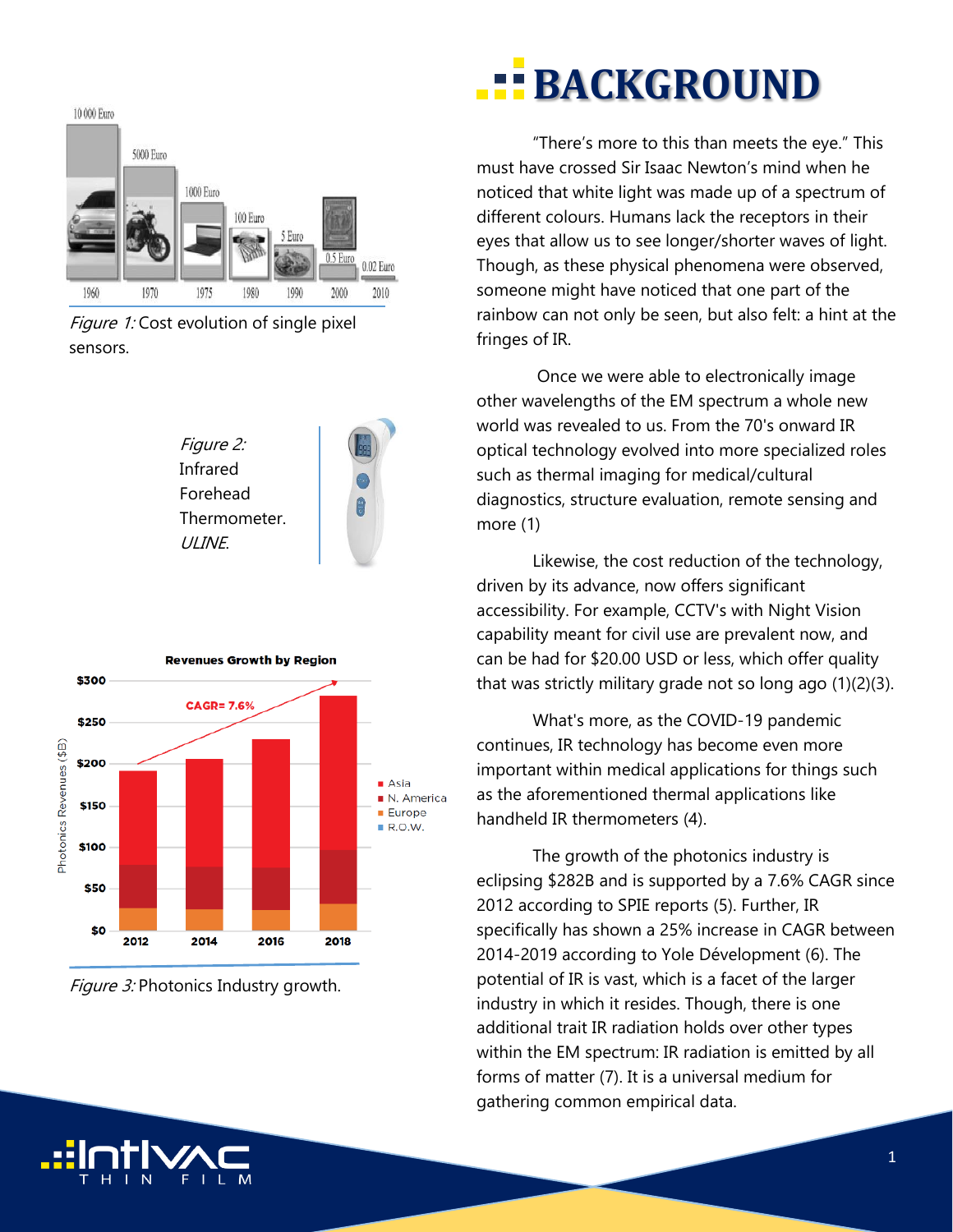

Figure 4: Example of high reflectance signal loss in IR.

However, viewing images in the IR is still a challenge since many windows we would use for visible light are opaque in the Infrared. Special materials are used for these windows, but these materials have their own challenges. Silicon and Germanium slow the speed of light down when it passes through them, and the way we define that is their Index of Refraction. Si and Ge are the most common materials for IR transmission; materials with these properties have a higher incidence of reflection for the light as it hits the surface. The amount reflected can be as high as 40%, which means those photons do not make it to the sensor. Alas, losing that much information in the Information Age is undesirable to say the least. To recover that light, thin films are applied to the surface and is where our materials science begins.

# **LEWHY IS IT CALLED DIAMOND LIKE CARBON?**

The ternary phase diagram of Carbon depicts it with its other bonding states & configurations (8). Carbon shows bonding in two main configurations:  $sp^2$ (109.5 $^{\circ}$  bond angles) and sp<sup>3</sup> (120 $^{\circ}$  bond angles). The extremes on this scale define the points where pure graphite, and pure diamond reside (8). Combinations of these two bonds in the same mass define what is called the "amorphousness" of DLC (8). This descriptor hints at how the high degree of order of the crystalline graphite/diamond has now deformed into something more atomically "spongey". Vibrations are no longer patterned, and order is short range. The variation of  $sp^2$  $-$  sp<sup>3</sup> bond ratios of carbon allows the element to offer a wide range of traits.

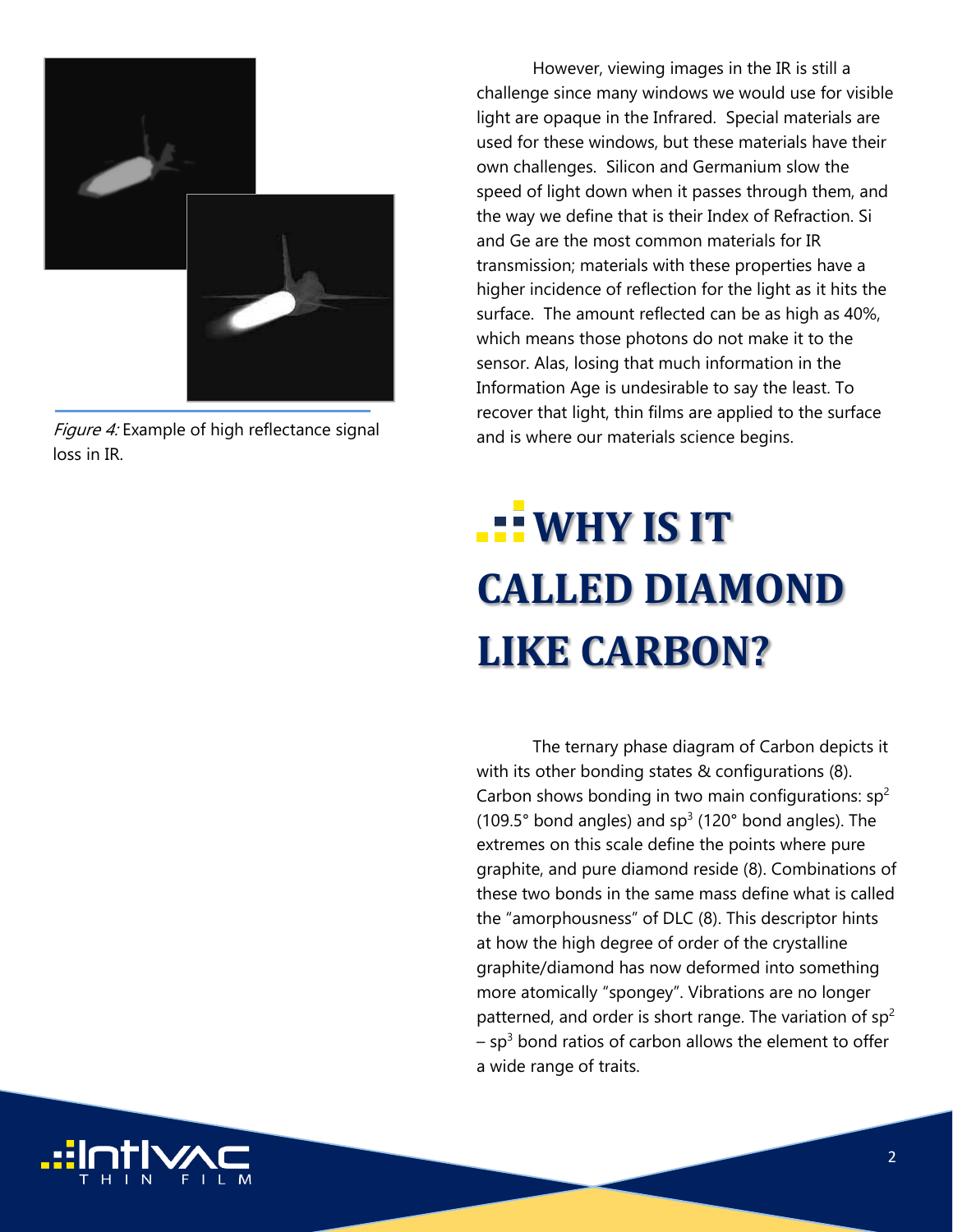

Figure 5: Diamond, Graphite, and Diamond Like Carbon traits



Figure 6: Phase diagram of carbon showing graphite, diamond, and hydrocarbons. Highlighted area depicts region of  $sp^2 - sp^3$  selectivity for Intlyac

Graphite is a slippery material whose bonds are weak between sheets It is a material that absorbs most light. It is also electrically conductive along its layers, but not across them (9). Diamond crystals are much more tightly packed and do not exhibit the same erosion as graphite. Diamond is also an excellent reflector of light with a high refractive index (10). These are the traits that DLC and their films adopt according to the  $sp^2$  – sp<sup>3</sup> composition.

DLC is shown to have variable electrical properties. It ranges from behaviour modelling a semimetal which defines a small overlap between the top of the valence band and the bottom of the conduction band, to a wide band gap insulator (10). Their high disorder prevents them from being suitable as a semi conductor material, however they do offer significant potential to be used for passive electrical devices (10).

The combination of its optical properties and physical properties what make it truly remarkable. Optically, DLC films are transparent in the infrared, and show a variable Index of Refraction of 1.7-2.4 depending on the deposition conditions (10).

Physically, it offers a high Young's Modulus, and hardness, which are a result of its diamond characteristic, and defines the excellent scratch

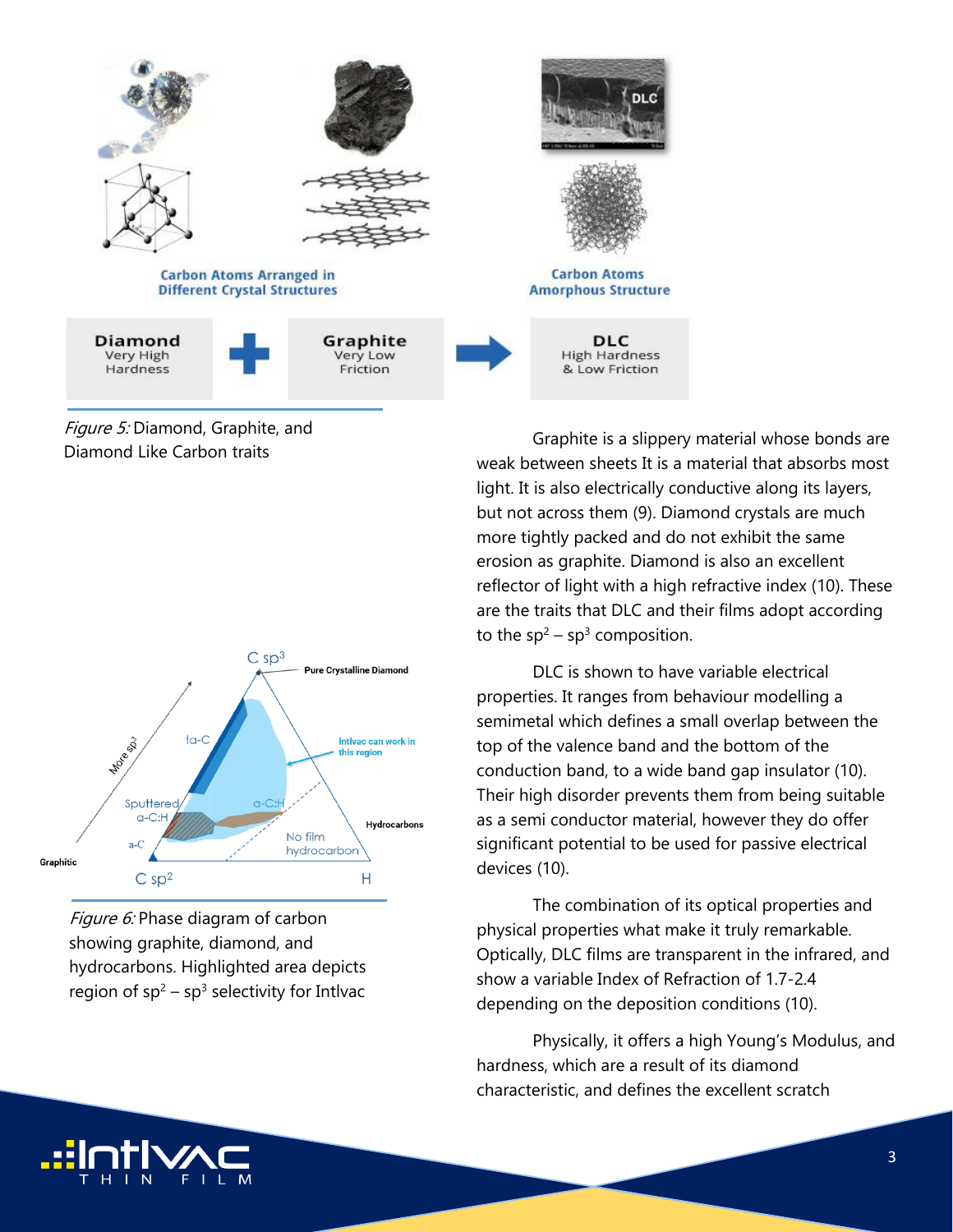| <b>Sample</b>  | $%$ sp3 | $%$ sp2 |
|----------------|---------|---------|
| C <sub>7</sub> | 93.01   | 6.99    |
| C9             | 72.83   | 27.17   |
| E1             | 16.84   | 83.16   |
| E3             | 14.62   | 85.38   |
| A9             | 12.75   | 87.25   |
| E5             | 11.45   | 88.55   |
| A <sub>1</sub> | 11.34   | 88.66   |
| A <sub>3</sub> | 9.71    | 90.29   |
| C <sub>1</sub> | 9.04    | 90.96   |
| C <sub>3</sub> | 8.66    | 91.34   |
| A7             | 8.36    | 91.64   |
| C5             | 8.34    | 91.66   |
| A <sub>5</sub> | 7.65    | 92.35   |

Table 1:  $sp^2$  –  $sp^3$  percentage variability. Values can be adjusted on demand to achieve selective properties.

resistance of the material. DLCs notably maintain the low friction coefficient that graphite exhibits (10).

Recall that since Infrared radiation is a measure of heat, DLCs are excellent for applications that see wide temperature ranges.

Few other materials offer such synergy between their properties which is a key point in understanding how the materials science connects with its related advanced manufacturing and technological innovations.

For instance: sometimes, an optic may require the inclusion of a sacrificial lens to shield the main lens beneath. What if you could produce products that combine those traits into one? What could be saved in production cost, time, weight, complexity, etc.? In the world of manufacturing, one component is not simply one component; there is always more at stake.

A gradient of bond ratios is a profound advantage because it offers a unique but straightforward way to achieve highly optimized and precise traits tailored to the requirements at hand. The trick is being able to control the  $sp^2$  – sp<sup>3</sup> bond ratio without oversaturating the compound with hydrogen; a skill that Intlvac has developed over many years. No longer is DLC a catch all term to represent the entirety of its phase diagram. Intlvac has succeeded in developing it to a level where graduated selectivity is feasible via our technical experts, optimized processes, and robust systems.

It is prudent to mention that DLC is also a biocompatible product to many living cells, and is also highly corrosion resistant (11).

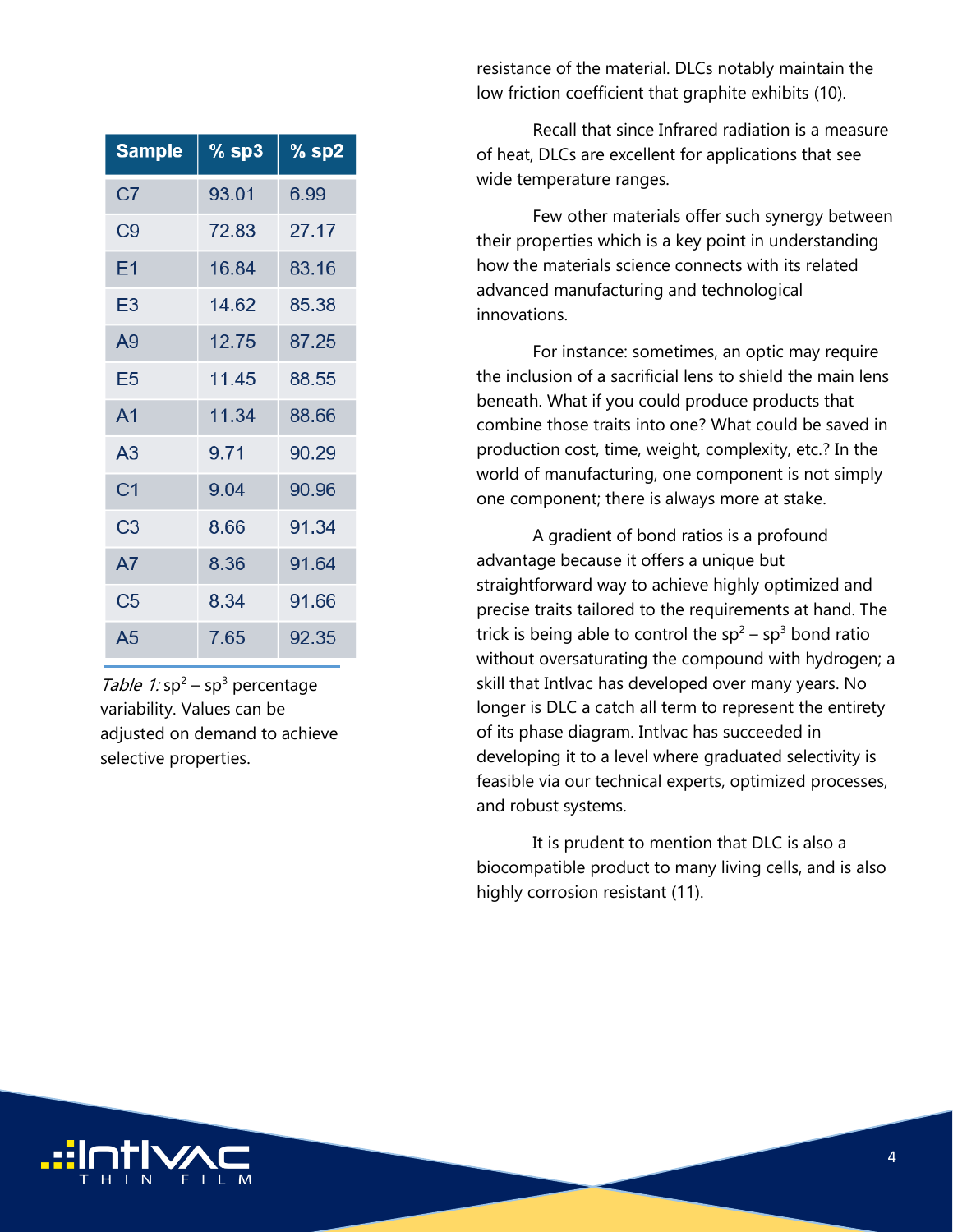

Figure 7:450mm diameter coated DLC wafer.

### **INTLVAC'S AEGIS DLC SYSTEM**

#### **Designed for the Future**

Intlvac's Aegis DLC system employs Plasma Enhanced Chemical Vapour Deposition (PECVD) and is well positioned to lift this industry to the next level. This is because it satisfies the 3 main prerequisites of advancing a novel technology into a common commercial product. Manufacturability: how long does it take to make, what are the supply demands, are the resources readily available? Consistency: is the process easily repeatable? What kind of ramp up, cool down, and/or servicing is required? And, of course, quality: is the final result worth what it takes to achieve? These are the bottlenecks that prevent novel technologies from becoming widespread and govern things like price, accessibility, ease/rate of production, marketability, and more.

The Intlvac Aegis DLC system offers a more complete suite than what exists on the market today. The large 500mm coating area maximizes throughput and offers users a large surface to coat many parts at once or a single large 450mm diameter substrate. This throughput versatility allows users to adapt to production demands and customer needs. Many years of process development and system development in tandem have taught us some of the nuances of achieving single layer uniformity via systems that show mass production levels of consistency.

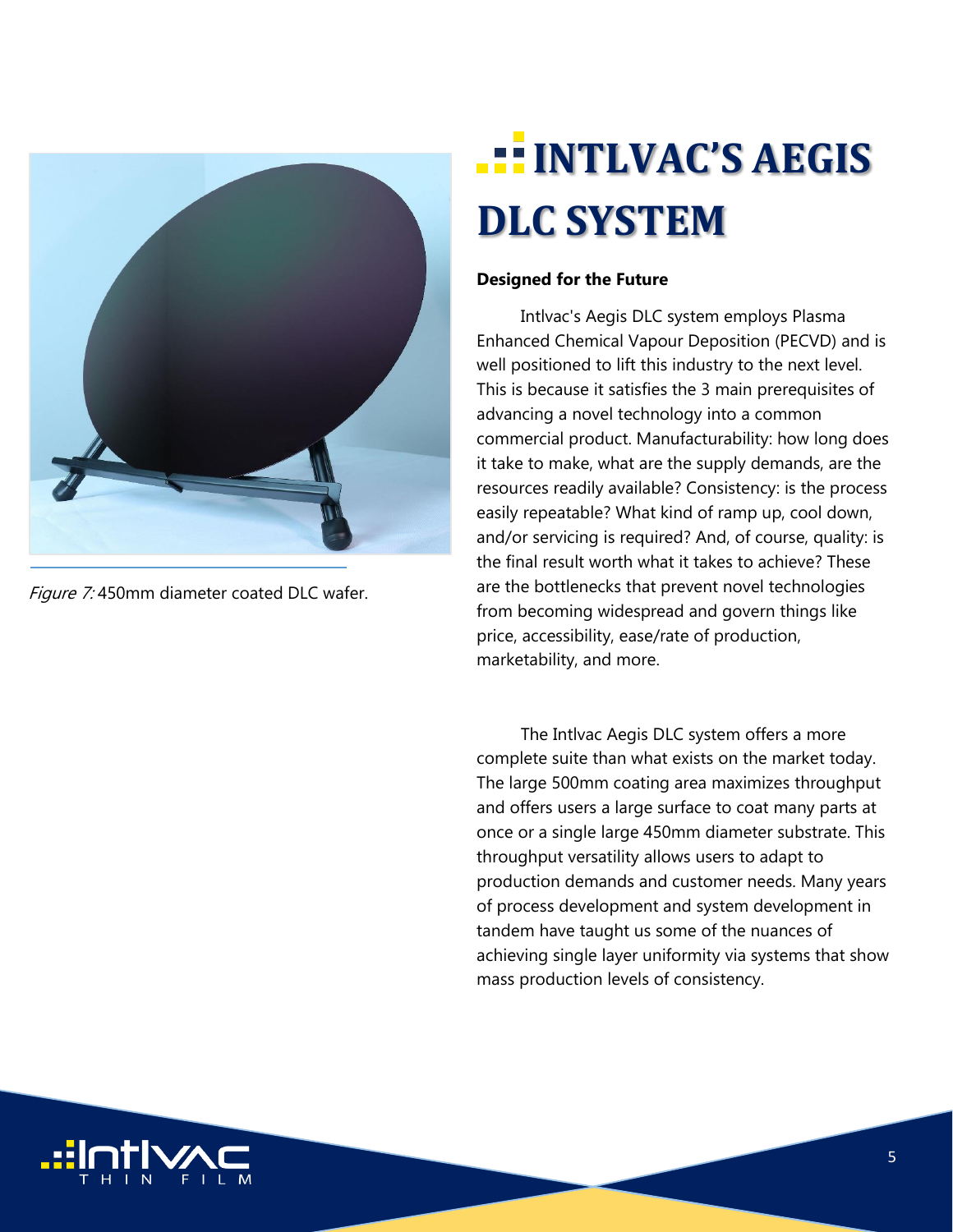

*Figure 8:* President Dino Deligiannis holding newly coated 450mm diameter Silicon wafer with DLC.

#### **Designed for The Future pt. 2**

DLC films can be grown using a large variety of techniques: Magnetron Sputtering, Cathodic Arc, Hot Filament, Kaufman style Ion Sources, End Hall Ions Sources, Plasma Torch, ECR Plasma, and PECVD. All techniques have their own merit for their specific applications. 1994 was considered late into the game when Intlvac began its DLC research using End Hall ion Sources. Ten years later when a new End Hall source was released to the markets, we worked on this for Infrared Optical coatings with success. It is still an option to produce the DLC by decomposing a hydrocarbon gas in the directed plasma produced by ion sources. However, we quickly discovered that PECVD had much better control of the growing DLC film, much better coverage and uniformity over larger areas, less dust, and virtually no pin hole defects due to the proprietary technology that we developed.



*Figure 9:* The ability to coat so many wafers at once at equal quality is paramount to the production potential of the Aegis DLC system.

Intlvac's Aegis DLC system is now in its 4<sup>th</sup> generation from its inception 13 years ago, which is added on top of the 14 years of research Intlvac began its exploration with. Seeing that the industry was heading toward cheaper and more accessible IR, it was critical to design a system that was provided reliable performance meant to support mass production. The current 4<sup>th</sup> generation systems exceeded design expectations: one of the team mused if it could be run continuously for months.

A test was soon performed to keep the system running and producing for 8-hour shifts, 3 times per day. The testing was stopped after 7 days, but the system showed no signs of inconsistency. It remained at optimal performance the entire time.

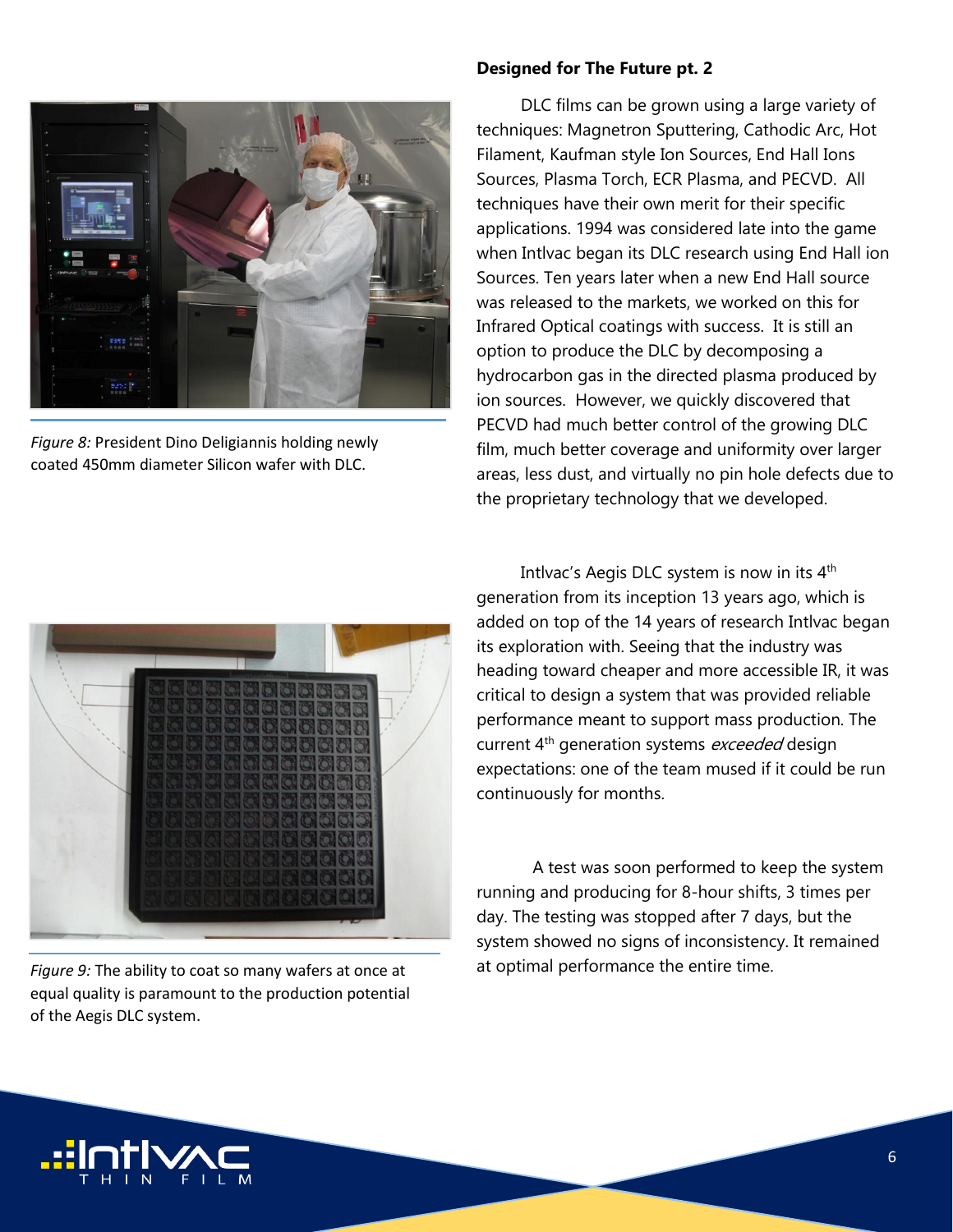

*Figure 10:* Graph showing uniformity and repeatability of DLC processes. Film characteristics also show remarkable performance across the entirety of the coating, a key difficulty in large area thin film coatings meant for performance.

# **COAT ANYTHING, EXPLORE EVERYTHING**

Intlvac's Aegis DLC system is excellent at coating atop a variety of substrates. While industry staples such as Silicon and Germanium are easily coated upon, nearly the entire suite of Chalconides are available to be deposited on as well with excellent adhesion.

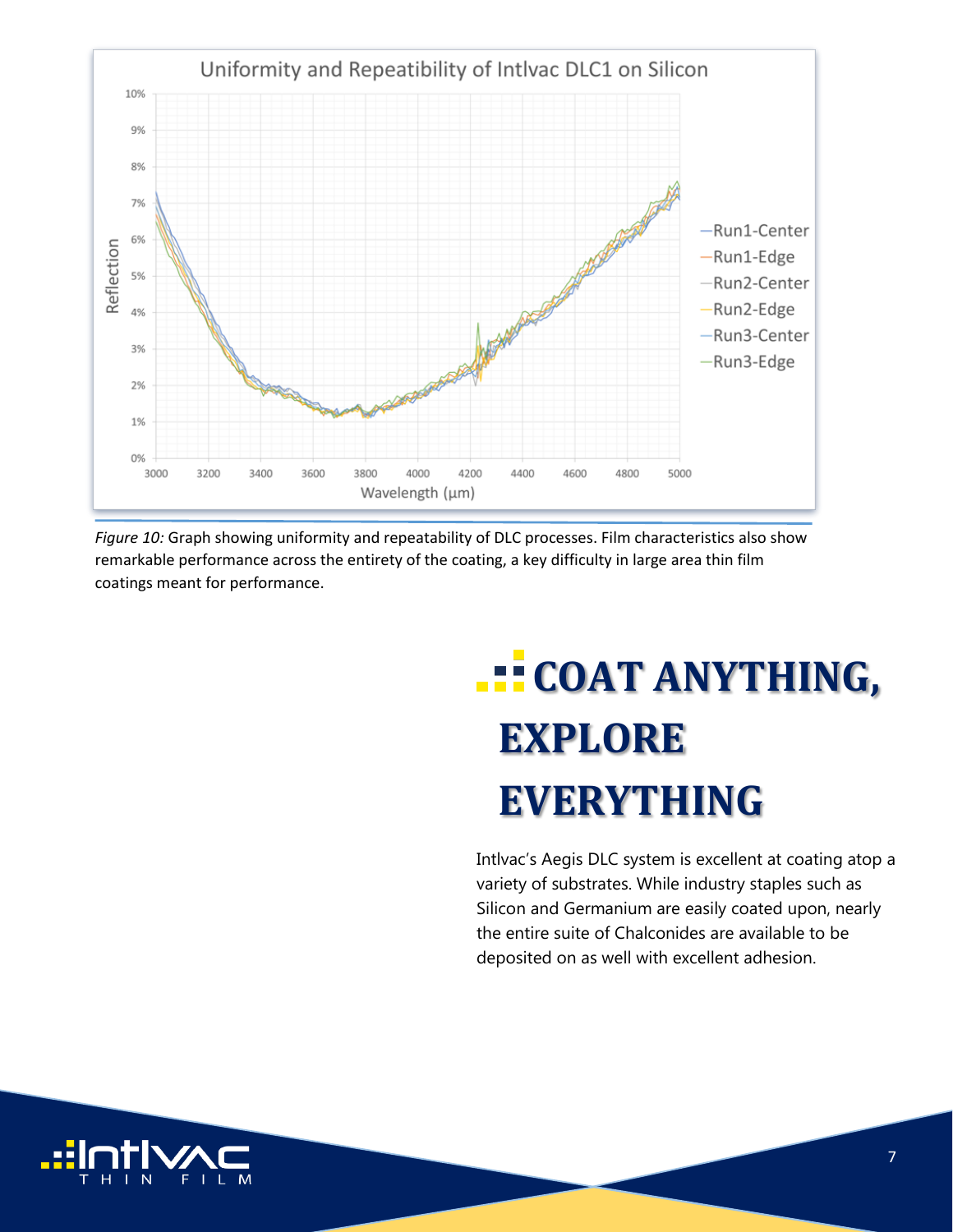

*Figure 12:* Electromagnetic Spectrum highlighting the IR Range. *Edmund Optics.*

The IR spectrum is vast and stretches from the edge of the visible spectrum just beyond red light around 700nm, all the way to 1mm. The production power that 4<sup>th</sup> generation DLC systems offer positions users well to explore and take advantage of new possibilities that could arise. Diamond Like Carbon can be grown from virtually many hydrocarbon sources, leaving further room for research and process development. Intlvac has explored most all the hydrocarbons, gases, and other materials to optimize our DLC. Our system is well equipped to handle each of them.

### **CONCLUSION**

As the IR industry booms, more control, manufacturing power, and excellence is needed. Some might say that the IR spectral range is the most intriguing, and most useful; we certainly would. The IR range was traditionally explored for military applications, but it has seen a marked shift toward accessibility for the mass market. It is already well integrated via examples such as: Handheld IR